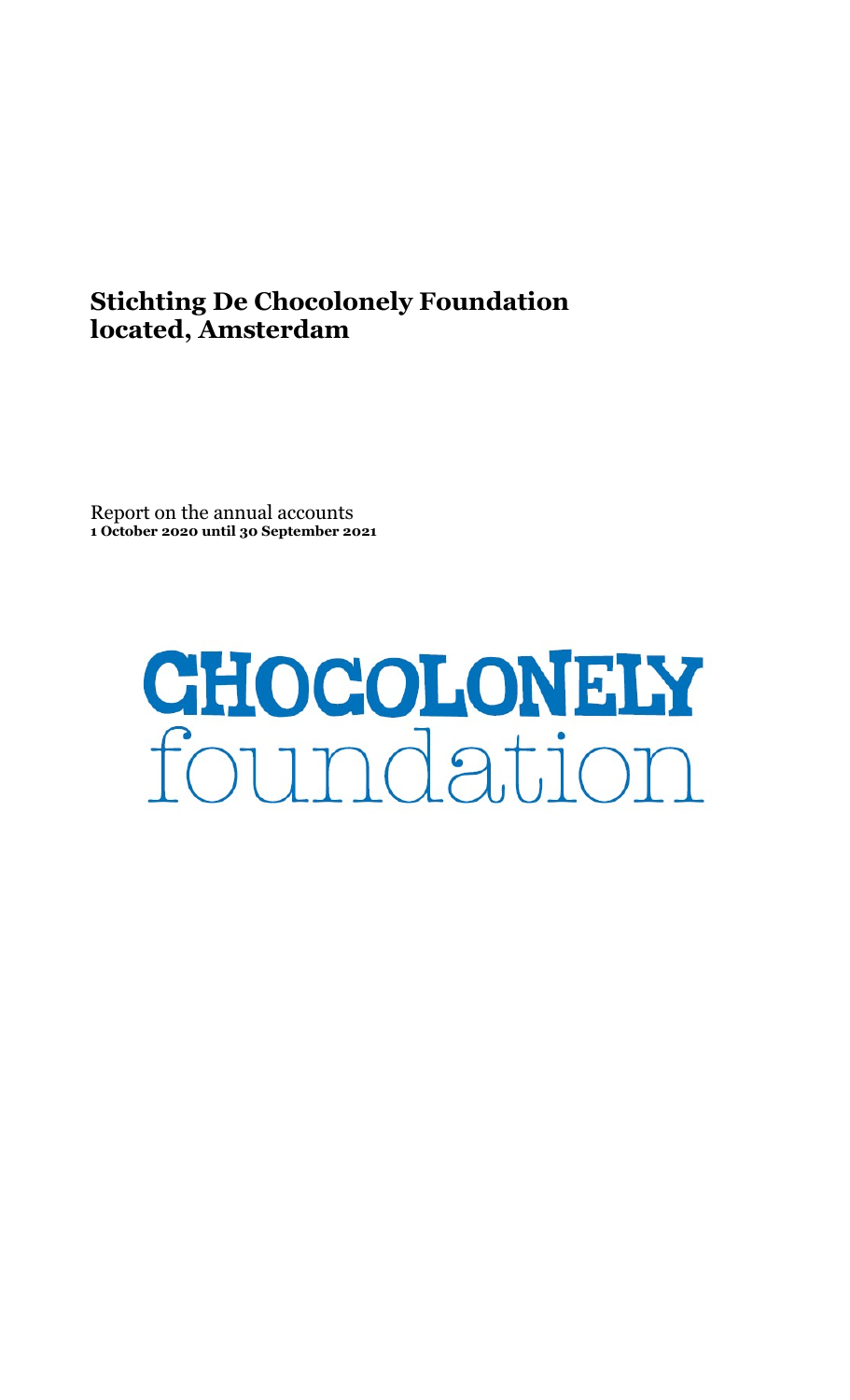#### Stichting De Chocolonely Foundation Amsterdam Table of contents

|                                                                               | Page |
|-------------------------------------------------------------------------------|------|
| <b>GENERAL</b>                                                                |      |
| General                                                                       | 3    |
| <b>FINANCIAL STATEMENTS</b>                                                   |      |
| Balance sheet as at 30 September 2021                                         | 4    |
| Statement of activities for the period 1-10-2020 until 30-9-2021              | 6    |
| Notes to the financial statements                                             |      |
| Notes to the balance sheet as at 30 September 2021                            | 8    |
| Notes to the statement of activities for the period 1-10-2020 until 30-9-2021 | 9    |
| Other notes                                                                   | 11   |

1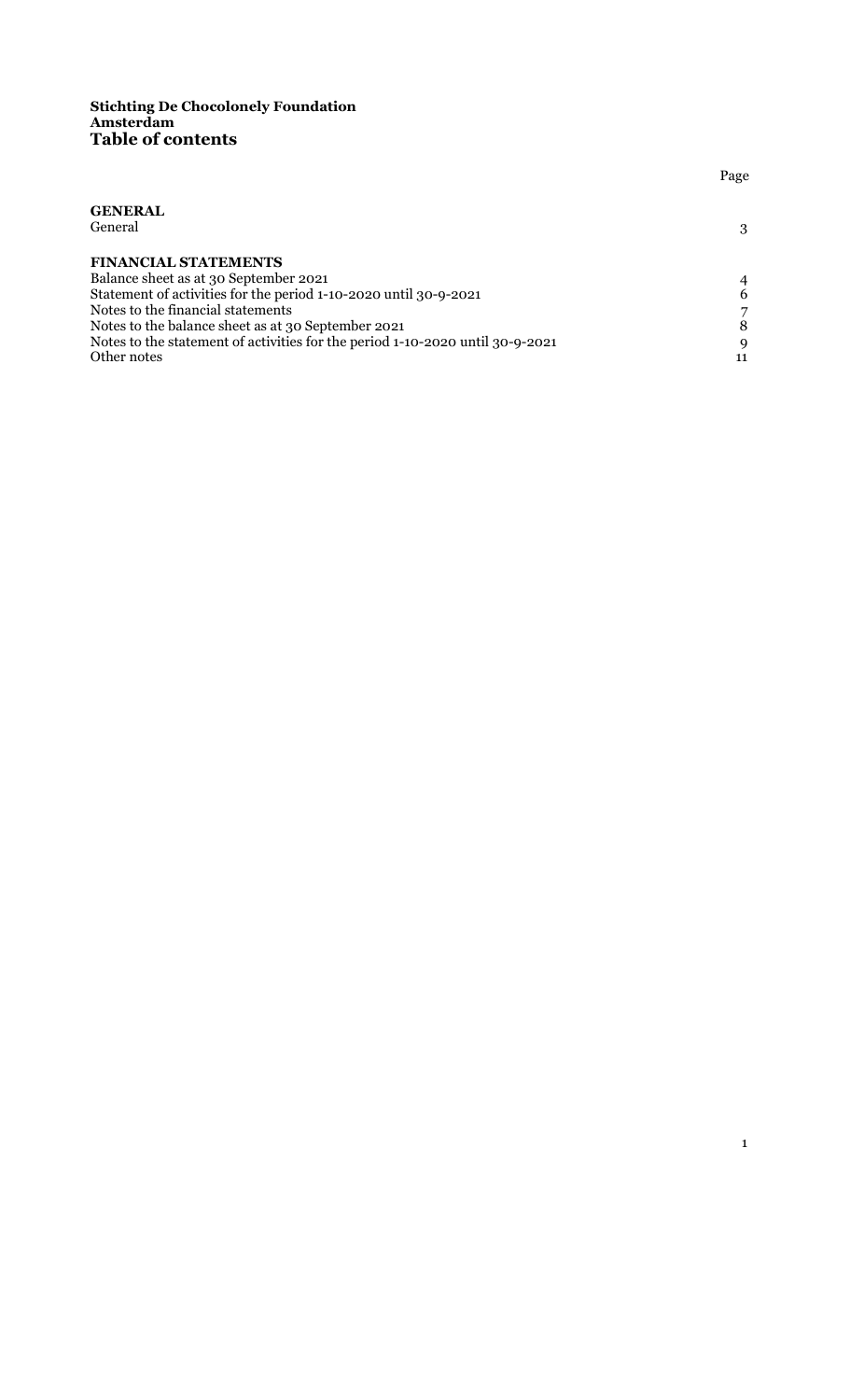## Stichting De Chocolonely Foundation Amsterdam

Stichting De Chocolonely Foundation Polonceaukade 20 1014 DA Amsterdam

020-2051200 info@chocolonelyfoundation.org



**Strong Cocao** Communities



**Create Awareness** 



**Inspire Action**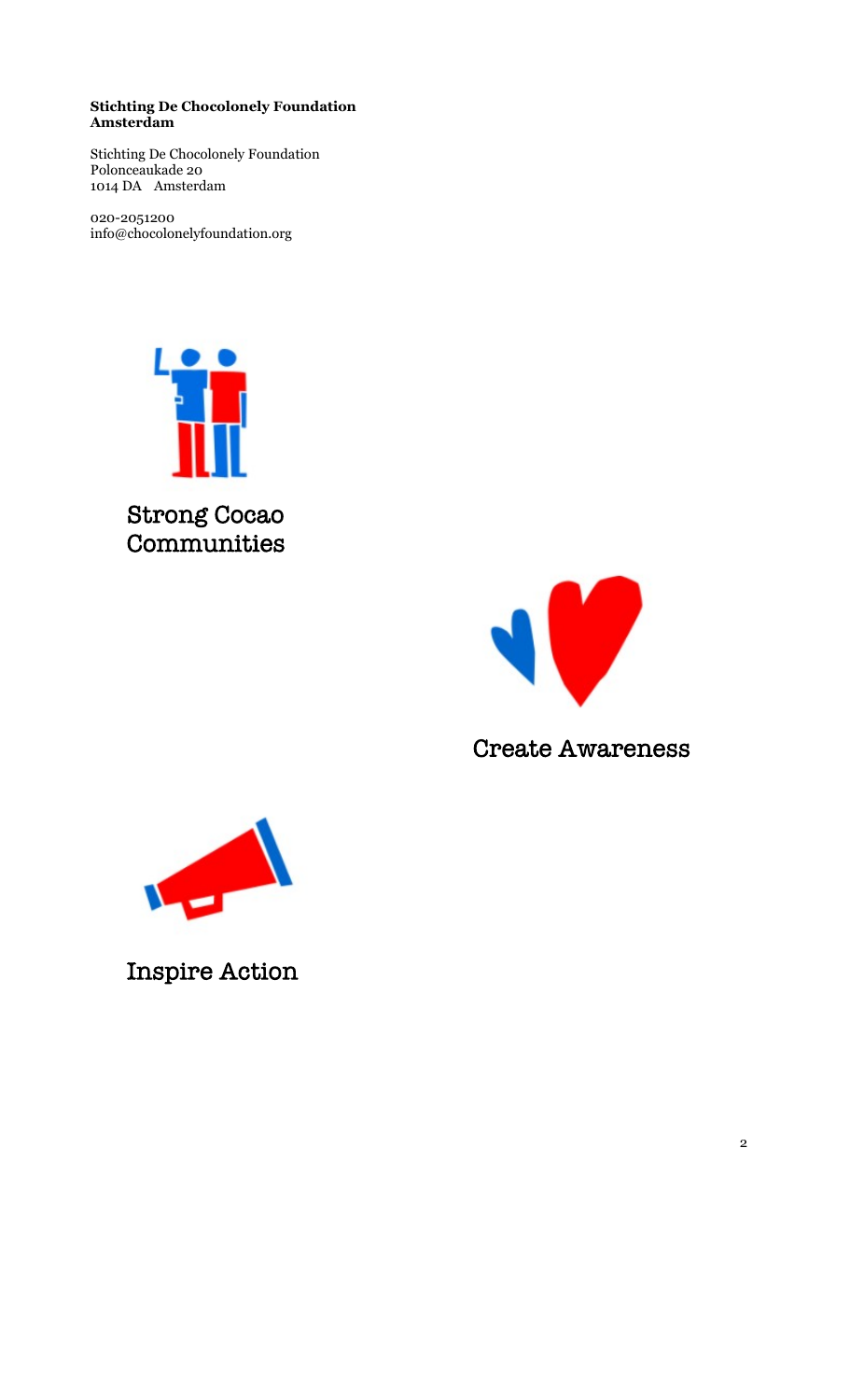## Stichting De Chocolonely Foundation Amsterdam

# GENERAL

# General

Stichting De Chocolonely Foundation has an ANBI-status.

http://anbi.nl/publicatieverplichting/stichting-de-chocolonely-foundation/

## Activities

The activities of Stichting De Chocolonely Foundation, having its legal seat at Amsterdam, primarily consist of:

Supporting activities that contribute to 100% slave-free chocolate.

#### Pillars of supporting activities:

#### Pillar 1 Strong cocoa communities

We want people of all ages to have the opportunity to shape their own future. We believe a decent education and the ability to make a decent living help make this possible. In this pillar, we concentrate on communities in Ghana and Ivory Coast where Tony's works in partnership with cocoa farming communities.

#### Pillar 2 Create awareness

We want to make everyone aware of the existence of modern slavery and child labor in the chocolate industry and other industries so they can make conscious choices. We also want to show that everyone can help make 100% slave free the norm in chocolate. In this pillar, we concentrate on fostering awareness, also taking the perspective from on-the-ground into consideration by providing a platform for creatives from West Africa.

## Pillar 3 Inspire action

We want to inspire governments and companies to enact positive change in the cocoa supply chain. To end modern slavery in the cocoa industry, the key players in the industry need to reconfigure their supply chains. In this pillar, our main areas of focus are research, lobbying and giving farmers a louder voice in the supply chain.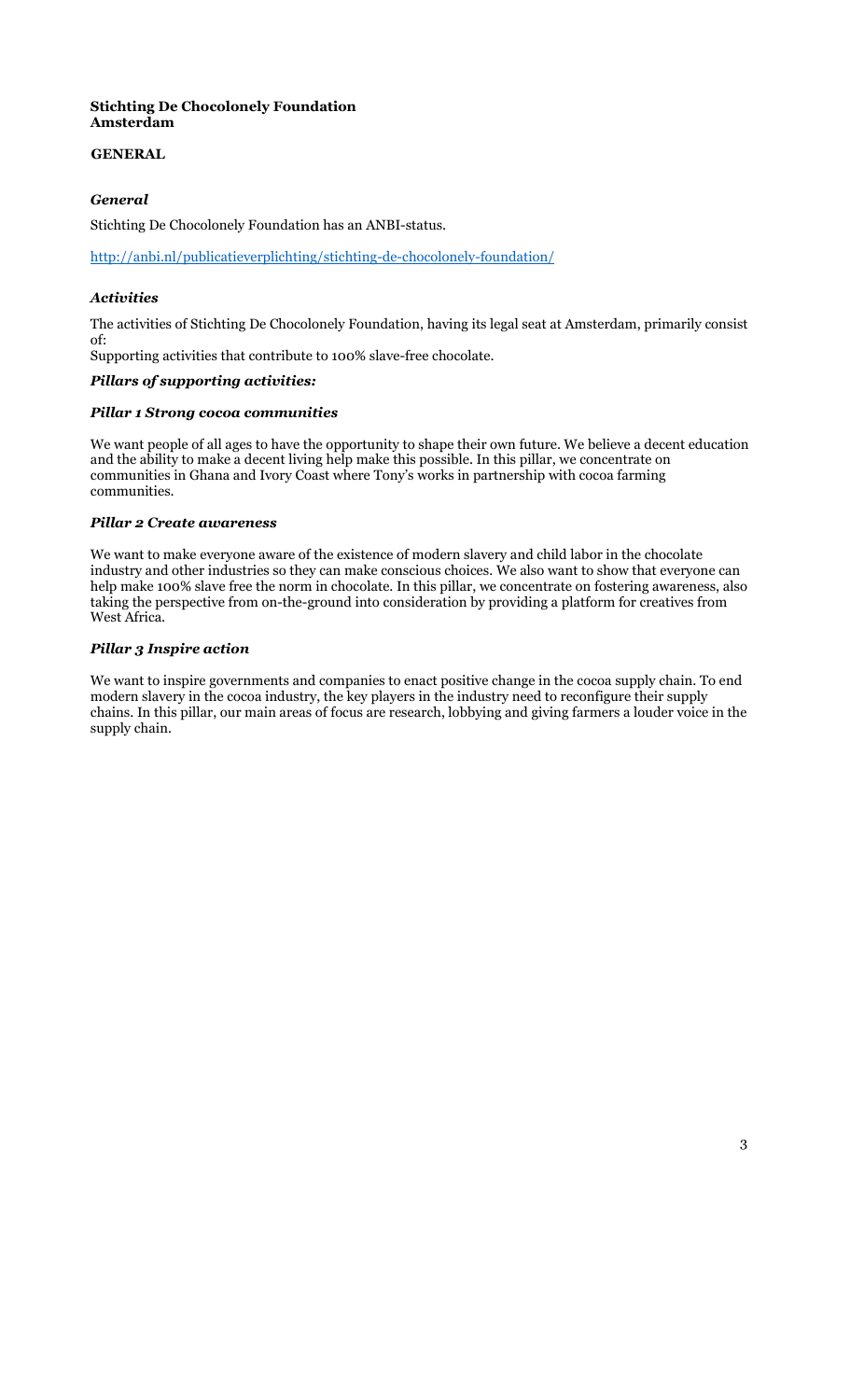#### BALANCE SHEET AS AT 30 SEPTEMBER 2021

(After distribution of result)

|                                                                                     |        |                  | 30-09-2021        |                 | 30-09-2020      |
|-------------------------------------------------------------------------------------|--------|------------------|-------------------|-----------------|-----------------|
| <b>ASSETS</b>                                                                       |        | €                | €                 | €               | €               |
| <b>Current assets</b>                                                               |        |                  |                   |                 |                 |
| Receivables<br>Receivables from Tony's Chocolonely<br>Accruals and prepaid expenses | 1<br>2 | 225.611<br>5.434 |                   | 85.644<br>6.067 |                 |
|                                                                                     |        |                  | 231.045           |                 | 91.711          |
| Cash and cash equivalents<br>Rabobank<br>Accumulated current assets                 |        |                  | 16.388<br>247.433 |                 | 3.030<br>94.741 |
| Total assets                                                                        |        |                  | 247.433           |                 | 94.741          |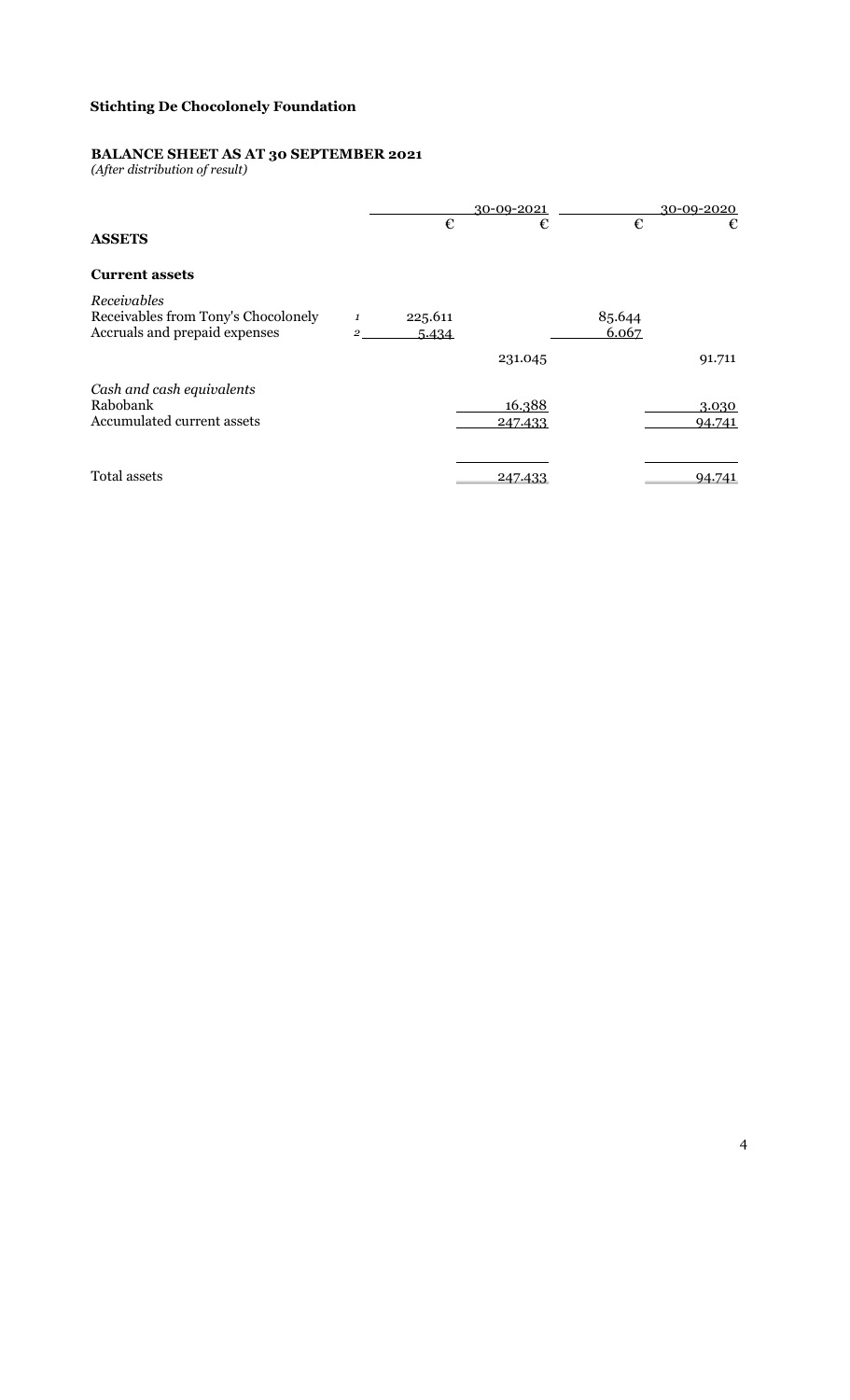|                                         |   |   | 30-09-2021 |   | 30-09-2020 |
|-----------------------------------------|---|---|------------|---|------------|
| <b>EQUITY AND LIABILITIES</b>           |   | € | €          | € | €          |
| <b>Net assets</b><br>Foundation capital | 3 |   | 247.433    |   | 94.741     |
| Total equity and liabilities            |   |   | 247.433    |   | 94.741     |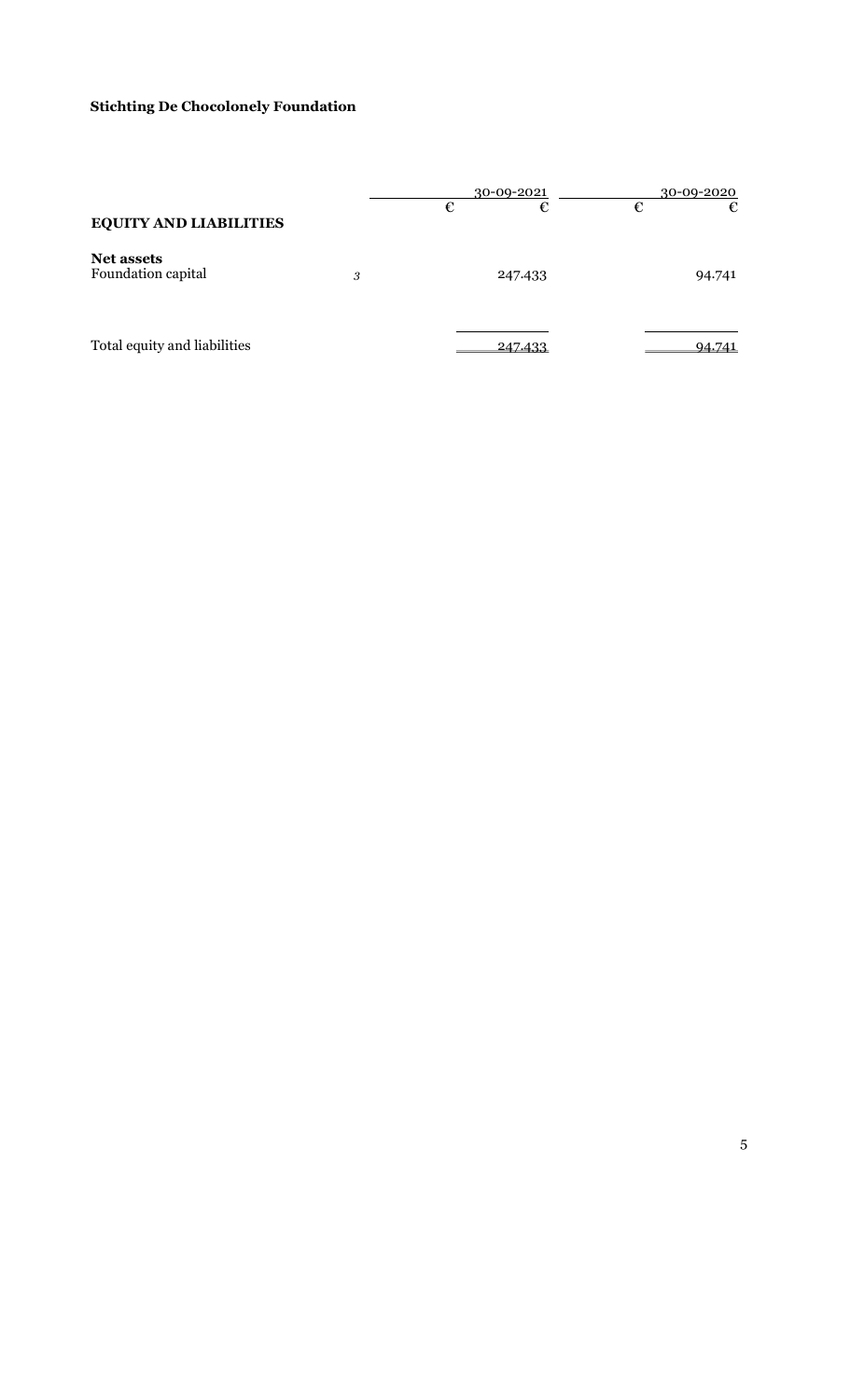# STATEMENT OF ACTIVITIES FOR THE PERIOD 1-10-2020 UNTIL 30-9-2021

|                                                                            |             | €                    | $1-10-2020/30-9-2021$<br>€ | €         | $1-10-2019/30-9-2020$<br>€ |
|----------------------------------------------------------------------------|-------------|----------------------|----------------------------|-----------|----------------------------|
| <b>Benefits</b><br>Sponsorship contributions<br>Donations                  |             |                      | 1.102.094<br>14.373        |           | 879.748<br>1.152           |
|                                                                            |             |                      | 1.116.467                  |           | 880.900                    |
| <b>Expenses</b><br>Selling expenses<br>Office expenses<br>General expenses | 4<br>5<br>6 | 368<br>70<br>963.337 |                            | 1.115.675 |                            |
| <b>Total of sum of expenses</b>                                            |             |                      | 963.775                    |           | 1.115.675                  |
| <b>Total of net result</b>                                                 |             |                      | 152.692                    |           | (234.775)                  |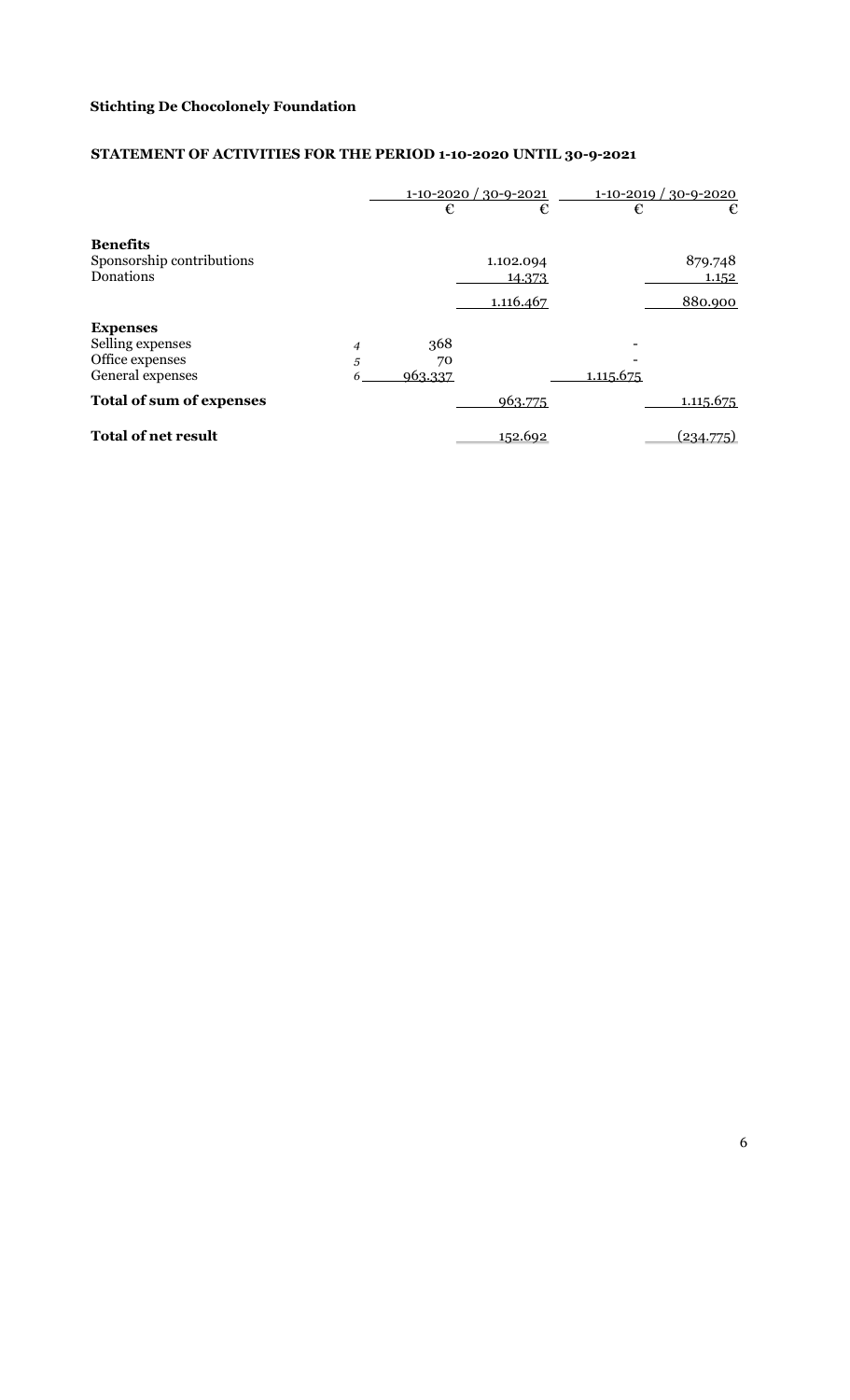# NOTES TO THE FINANCIAL STATEMENTS

# Entity information

### Registered address and registration number trade register

The registered and actual address of Stichting De Chocolonely Foundation is Polonceaukade 20, 1014 DA in Amsterdam Nederland. Stichting De Chocolonely Foundation is registered at the Chamber of Commerce under number 34299520.

#### General notes

#### The most important activities of the entity

The activities of Stichting De Chocolonely Foundation consist mainly of: Supporting activities that contribute to 100% slave-free chocolate.

#### General accounting principles

#### The accounting standards used to prepare the financial statements

The financial statements are drawn up in accordance with the provisions of Title 9, Book 2 of the Dutch Civil Code and the firm pronouncements in the Dutch Accounting Standards, as published by the Dutch Accounting Standards Board ('Raad voor de Jaarverslaggeving').

Assets and liabilities are generally valued at historical cost, production cost or at fair value at the time of acquisition. If no specific valuation principle has been stated, valuation is at historical cost.

### Accounting principles

#### Receivables

Receivables are initially valued at the fair value of the consideration to be received. Receivables are subsequently valued at the amortised cost price. If there is no premium or discount and there are no transaction costs, the amortised cost price equals the nominal value of the accounts receivable. If payment of the receivable is postponed under an extended payment deadline, fair value is measured on the basis of the discounted value of the expected revenues. Interest gains are recognised using the effective interest method. Provisions for bad debts are deducted from the carrying amount of the receivable.

#### Cash and cash equivalents

Cash at banks and in hand represent cash in hand, bank balances and deposits with terms of less than twelve months. Overdrafts at banks are recognised as part of debts to lending institutions under current liabilities. Cash at banks and in hand is valued at nominal value.

#### Current assets

Current assets are initially valued at the fair value of the consideration to be received. Trade receivables are subsequently valued at the amortised cost price. If payment of the receivable is postponed under an extended payment deadline, fair value is measured on the basis of the discounted value of the expected revenues. Interest gains are recognised using the effective interest method. Provisions for bad debts are deducted from the carrying amount of the receivable.

#### Selling expenses

Selling expenses comprise costs chargeable to the year that are not directly attributable to the cost of the goods and services sold.

#### Other operating expenses

Costs are determined on a historical basis and are attributed to the reporting year to which they relate.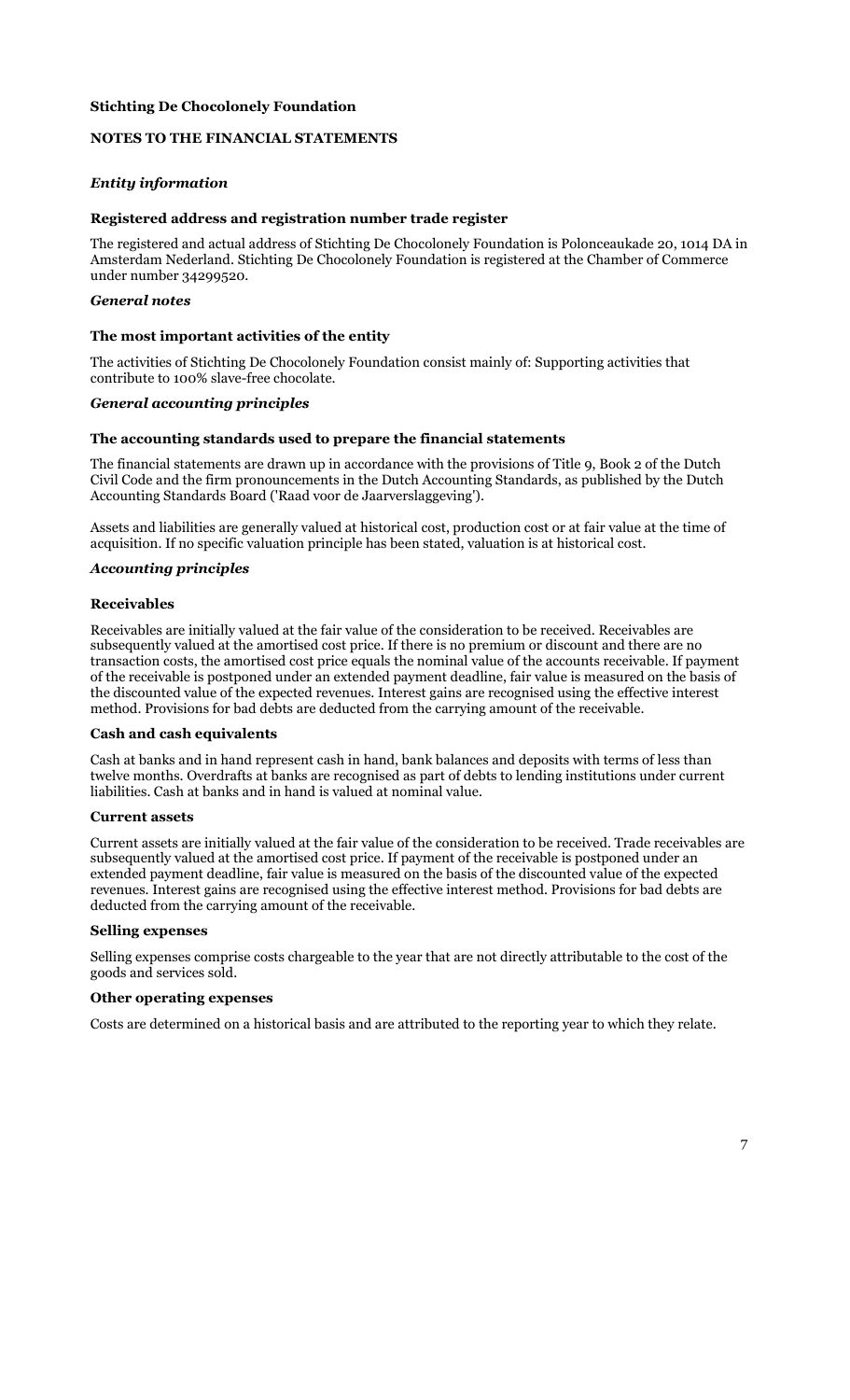# NOTES TO THE BALANCE SHEET AS AT 30 SEPTEMBER 2021

## Current assets

| <b>Receivables</b>                                    |             |             |
|-------------------------------------------------------|-------------|-------------|
|                                                       | 30-09-2021  | 30-09-2020  |
|                                                       | €           | €           |
| <b>Receivables from Tony's Chocolonely</b><br>1       |             |             |
| Receivable from Name participation in group companies | 225.611     | 85.644      |
| <b>Receivables from Tony's Chocolonely</b>            |             |             |
| Contribution 2010                                     | 3.400       | 3.400       |
| Contribution 2011                                     | 35.537      | 35.537      |
| Contribution 2012                                     | 56.450      | 56.450      |
| Contribution 2013                                     | 70.566      | 70.566      |
| Contribution 2014 $t/m$ 30-09-2014                    | 68.519      | 68.519      |
| Contribution 2014 / 2015                              | 176.445     | 176.445     |
| Contribution $2015/2016$                              | 293.056     | 293.056     |
| Contribution 2016 / 2017                              | 449.241     | 449.241     |
| Contribution 2017 / 2018                              | 550.520     | 550.520     |
| Contribution 2018 / 2019                              | 700.420     | 700.420     |
| Contribution 2019/2020                                | 879.747     | 879.747     |
| Contribution 2020 / 2021                              | 1.102.727   |             |
| Amounts received                                      | (4.161.017) | (3.198.257) |
| Total                                                 | 225.611     | 85.644      |
| Other receivables, prepayments and accrued income     |             |             |
| Accruals and prepaid expenses                         | 5.434       | 6.067       |
|                                                       |             |             |
| <b>Foundation capital</b><br>3                        |             |             |
| Balance as at 1 October                               | 94.741      | 329.516     |
| Deposit in financial year                             | 152.692     | (234.775)   |
| Balance as at 30 September                            | 247.433     | 94.741      |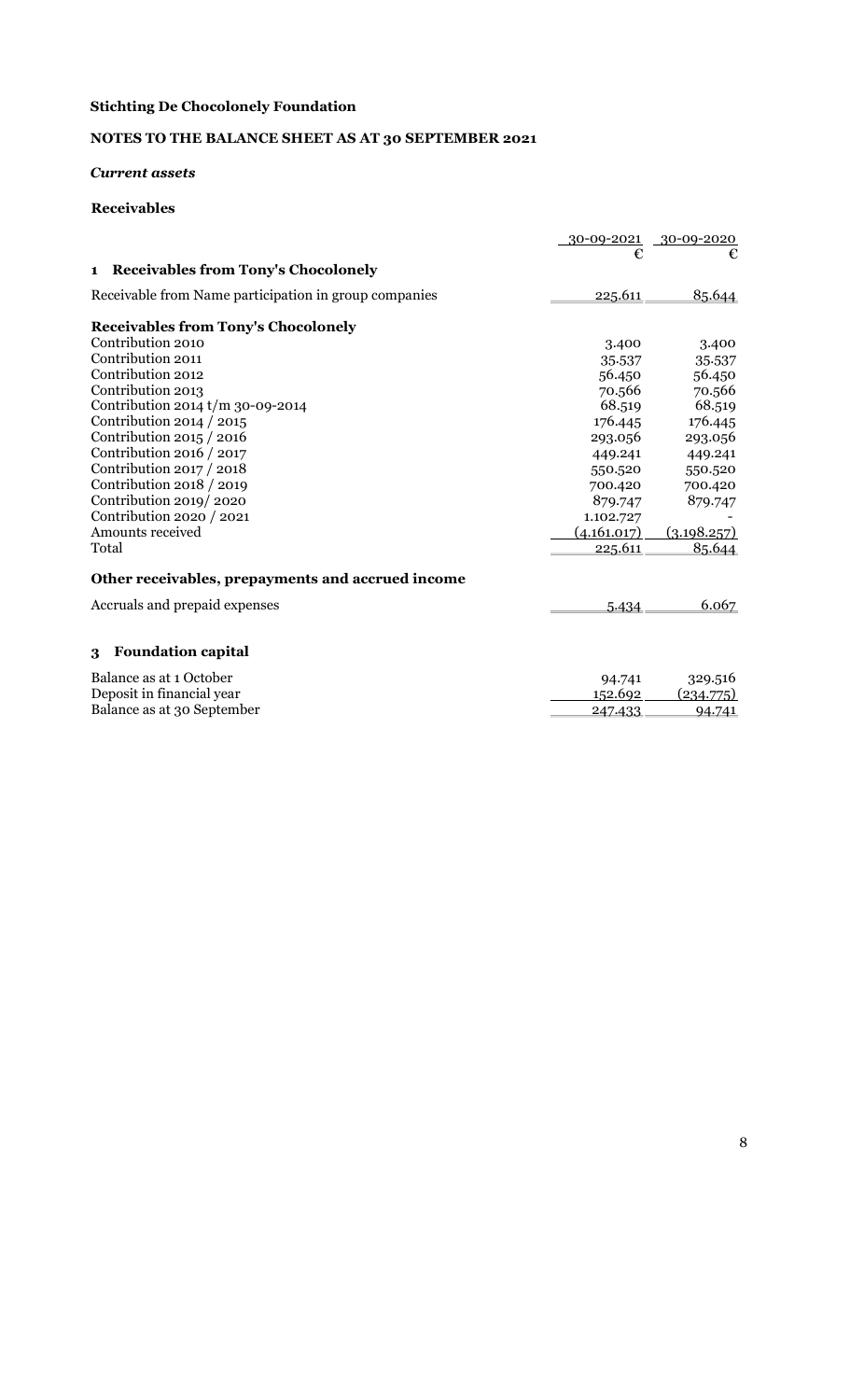# NOTES TO THE STATEMENT OF ACTIVITIES FOR THE PERIOD 1-10-2020 TIL 30-9-2021

|                                                    | $1 - 10 - 2020 / 30 - 9 - 2021$<br>€ | $1 - 10 - 2019 / 30 - 9 - 2020$<br>€ |
|----------------------------------------------------|--------------------------------------|--------------------------------------|
| <b>Benefits</b>                                    |                                      |                                      |
| Sponsorship contributions<br>Donations             | 1.102.094<br>14.373                  | 879.748<br><u>1.152</u>              |
|                                                    | 1.116.467                            | 880.900                              |
| <b>Selling expenses</b><br>$\overline{\mathbf{4}}$ |                                      |                                      |
| Representation expenses                            | 368                                  |                                      |
| Office expenses<br>5                               |                                      |                                      |
| Office expenses                                    | 70                                   |                                      |
| <b>General expenses</b><br>6                       |                                      |                                      |
| Projectscosts                                      | 962.760                              | 1.114.590                            |
| <b>Bank</b> expenses                               | 542                                  | 332                                  |
| Other general expenses                             | 35                                   | 753                                  |
|                                                    | 963.337                              | 1.115.675                            |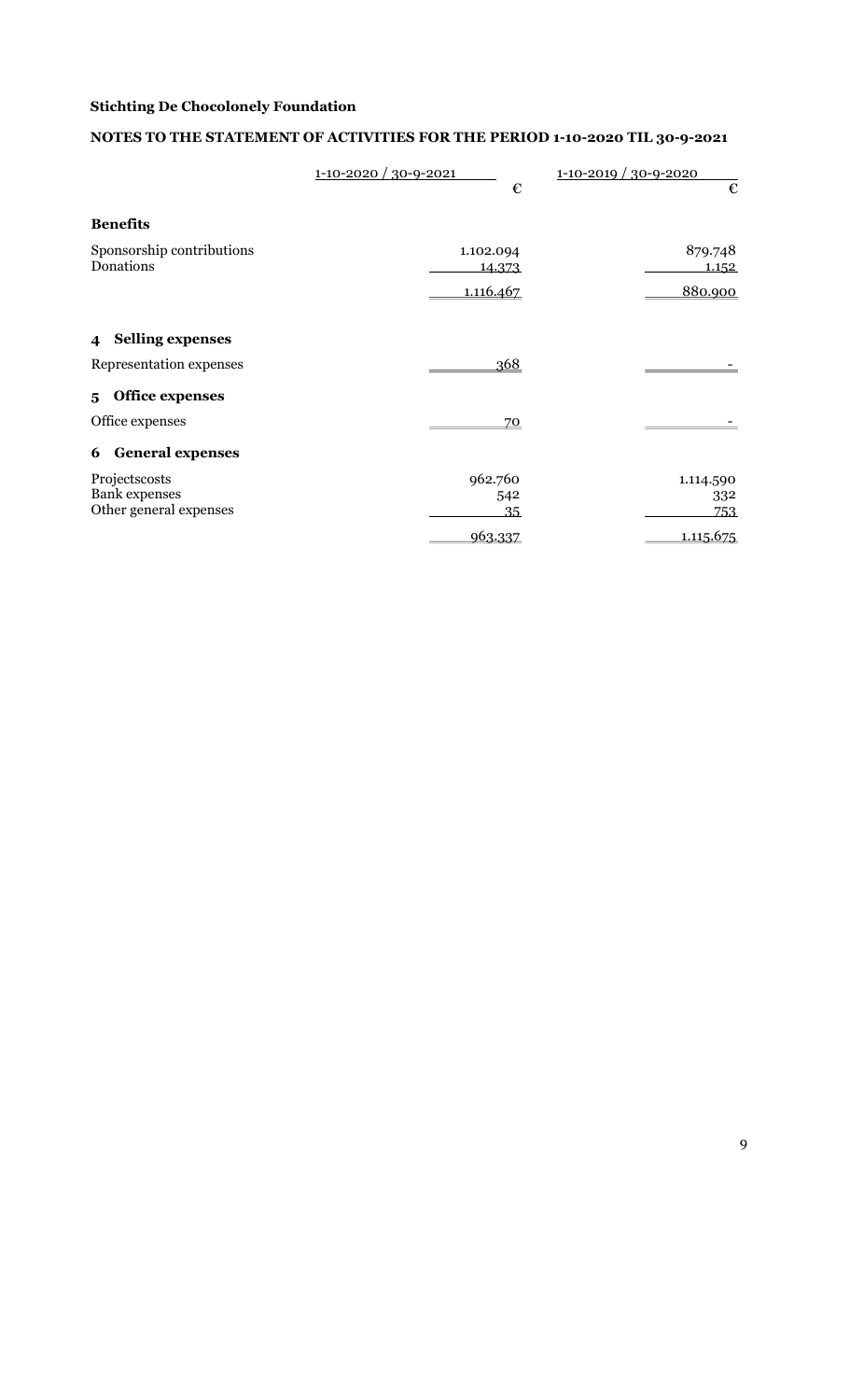|                                                                                        |         | 30-09-2021 30-09-2020 |
|----------------------------------------------------------------------------------------|---------|-----------------------|
|                                                                                        | €       | €                     |
| Projectcosts                                                                           |         |                       |
| <b>Pillar 1 Strong Cocoa Communities</b>                                               |         |                       |
| Project 05 Edukans - Quality Education in Ghana                                        | 26.645  | 41.641                |
| Project 07 Grade FRB - Rehabilitation Centre Trafficked Children                       | 20.000  | 30.500                |
| Project 20 Schoolfonds Ghana                                                           |         | 10.475                |
| Project 22 100 weeks - Unconditional cash transfers woman (Ghana &<br>Ivory Coast)     | 252.047 | 123.000               |
| Project 32 Designathon Works - Global Children's Designathon                           | 12.000  | 12.000                |
| Project 42 School Infrastructure Ivory Coast                                           |         | 120.448               |
| Project 43 School Fund Socoopacdi                                                      |         | 34.500                |
| Project 44 Community Development Tony's Communities                                    |         | 455.242               |
| Project 45 Community Development projects in Tony's Communities                        | 486.294 |                       |
| <b>Pillar 2 Create Awareness</b>                                                       |         |                       |
| Project 25 Freedom United - Consumer Awareness Program                                 |         | 44.000                |
| Project 35 Fawaka - Social Enterpreneurship in Primary Education in The<br>Netherlands |         | 32.500                |
| Project 36 Stichting Nationaal Museum Wereldculturen - Awareness                       | 45.000  | 40.000                |
| Project 39 World Press Photo - Visual Journalism Fellowship                            |         | 24.205                |
| <b>Pillar 3 Inspire Action</b>                                                         |         |                       |
| Project 06 Leerstoel UU - Sociaal Ondernemerschap                                      | 47.619  | 47.619                |
| Project 29 Voice Network - General Support                                             | 51.400  | 51.460                |
| Project 34 Sudwind Institut - Lobby & Research                                         |         | 42.000                |
| Project 40 Carnegie Mellon University research                                         | 16.755  |                       |
| <b>Donation Covaid Africa</b>                                                          |         | 5.000                 |
| Donation COC The Netherlands                                                           | 5.000   |                       |
| <b>Total projectscosts</b>                                                             | 962.760 | 1.114.590             |